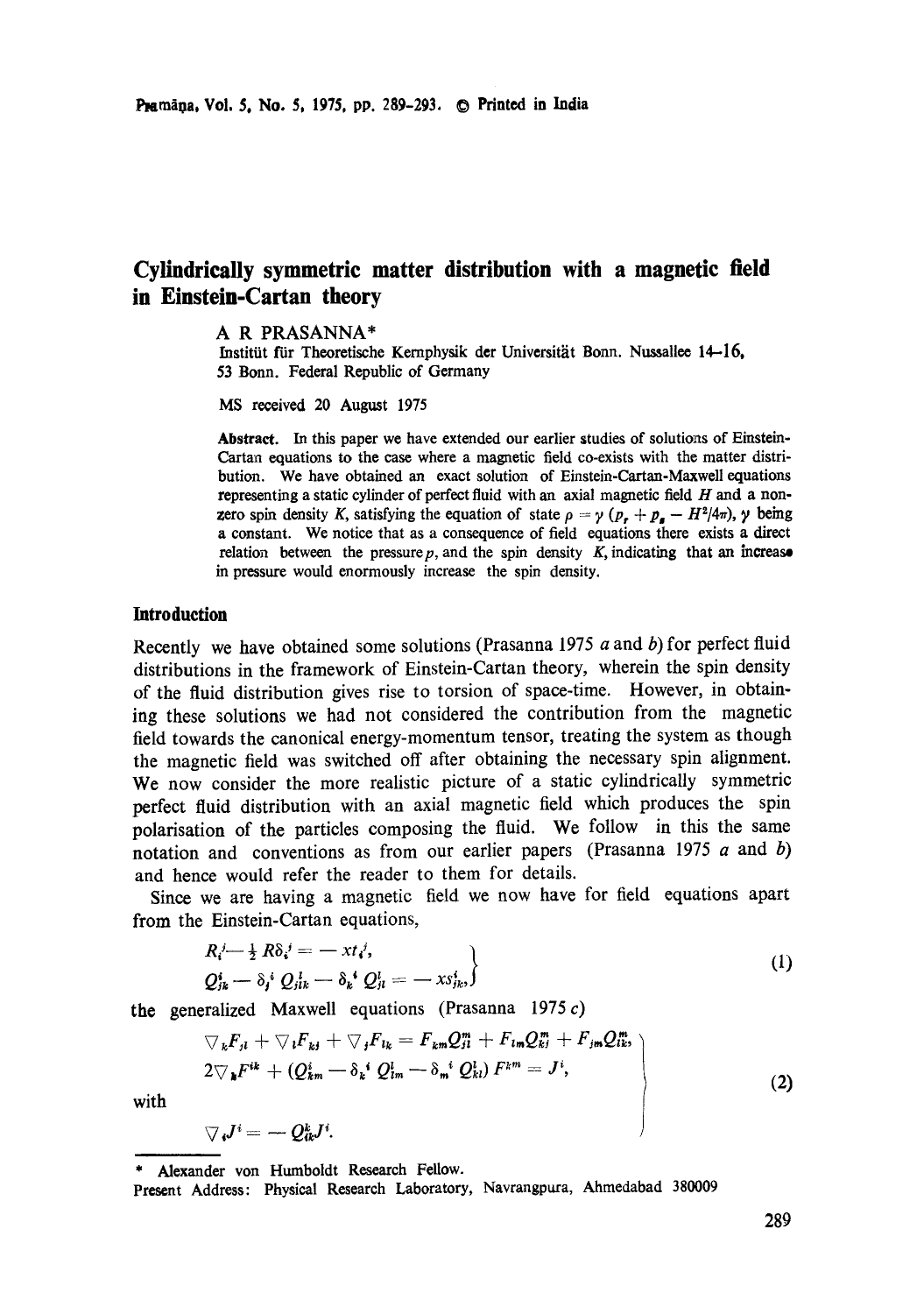where  $\nabla_{\mathbf{k}}$  denotes the usual covariant derivative, but taken with respect to the asymmetric connection  $\Gamma^i_{jk}$  (Prasanna 1975 a)

We represent the space-time under consideration by the usual cylindrically symmetric metric,

$$
ds^{2} = -e^{2\mu-2\nu}\left(dr^{2}+dz^{2}\right)-r^{2}e^{-2\nu}\,d\phi^{2}+e^{2\nu}\,dt^{2}
$$
 (3)

where  $\mu = \mu (r)$  and  $\nu = \nu (r)$ . The symmetric energy-momentum tensor  $\bar{T}^{j}_{i}$  is given by  $\overline{T}_i^j = M_i^j + E_i^j$  where  $M_i^j$  denotes the matter part and  $E_i^j$  the electro. magnetic part, defined as

$$
E_i^{\ j} = -\frac{1}{4\pi} \left( F^{ik} \ F_{ik} - \frac{1}{4} \ \delta_i^{\ j} \ F^{kl} \ F_{kl} \right) \tag{4}
$$

 $F_{ij}$  being the electromagnetic field tensor. We assume a perfect fluid distribution with anisotropic pressure so that,

$$
M_{ij} = \text{diag}\,(-p_r, -p_\phi, -p_\bullet, \rho). \tag{5}
$$

Since we have only an axial magnetic field the non-zero components of the field tensor  $F_{ij}$  are  $F_{12} = -F_{21} = H$  (say), and hence  $E_i^j$  has the components

$$
E_1^1 = E_2^2 = -E_3^3 = -E_4^4 = -H^2/8\pi, \qquad E_i^j = 0, \qquad i \neq j. \tag{6}
$$

As the spins align along the direction of the magnetic field, we have for a classical description of spin, (Trautman 1973) the components of the tensor of spin density  $s_{ik}^{i}$  to be  $s_{12}^{4} = -s_{21}^{4} = K$  (say), rest being zero. With these we get for the canonical energy-momentum tensor  $t_i$ <sup>j</sup> given by (Prasanna 1975 a)

$$
t_i^j = T_i^j + \frac{1}{2} g^{jm} \nabla_k \quad (s_{im}^k), \tag{7}
$$

the non-zero components:

$$
t_1^1 = -p_r - H^2/8\pi, \qquad t_2^2 = -p_\phi - H^2/8\pi, \qquad t_3^3 = -p_s + H^2/8\pi
$$
  

$$
t_4^4 = \rho + H^2/8\pi, \qquad t_4^2 = t_2^4 = Ke^{p-\mu} \nu'/2.
$$
 (8)

Using the expressions for  $R_i^j$  and R from reference (2), and  $t_i^j$  as given above we get the field equations to be

$$
-e^{(2\nu-2\mu)}\left(\frac{\mu'}{r}-\nu'^2\right)-\frac{x^2 K^2}{4}=-x\left(-p_r-H^2/8\pi\right) \tag{9}
$$

$$
-e^{(2\nu-2\mu)}(\mu'' + \nu'^2) - \frac{x^2 K^2}{4} = -x(-p_\phi - H^2/8\pi)
$$
 (10)

$$
-e^{(2\nu-2\mu)}\left(v'^2-\frac{\mu'}{r}\right)-\frac{x^2 K^2}{4}=-x\left(-p_2+H^2/8\pi\right) \tag{11}
$$

$$
e^{(2\nu-2\mu)}\left(2\nu''-\mu''+\frac{2\nu'}{r}-\nu'^2\right)+\frac{x^2K^2}{4}=-x\left(\rho+H^2/8\pi\right) \qquad (12)
$$

$$
e^{(\nu-\mu)}(K'+K\mu'-K\nu')=-Ke^{\nu-\mu}\nu',\qquad \qquad (13)
$$

$$
e^{(\nu-\mu)} (K' + K\mu' + K\nu') = Ke^{\nu-\mu} \nu', \qquad (14)
$$

$$
J^2 = -2e^{-\mu} (He^{\mu})_{,1} \tag{15}
$$

$$
\nabla_{\boldsymbol{k}} F_{\boldsymbol{i}j} + \nabla_{\boldsymbol{j}} F_{\boldsymbol{k}i} + \nabla_{\boldsymbol{i}} F_{\boldsymbol{j}k} = 0. \qquad (16)
$$

(13) and (14) imply the relation  $K' + K\mu' = 0$ , solving which we get  $K = Ae^{-\mu}$ ,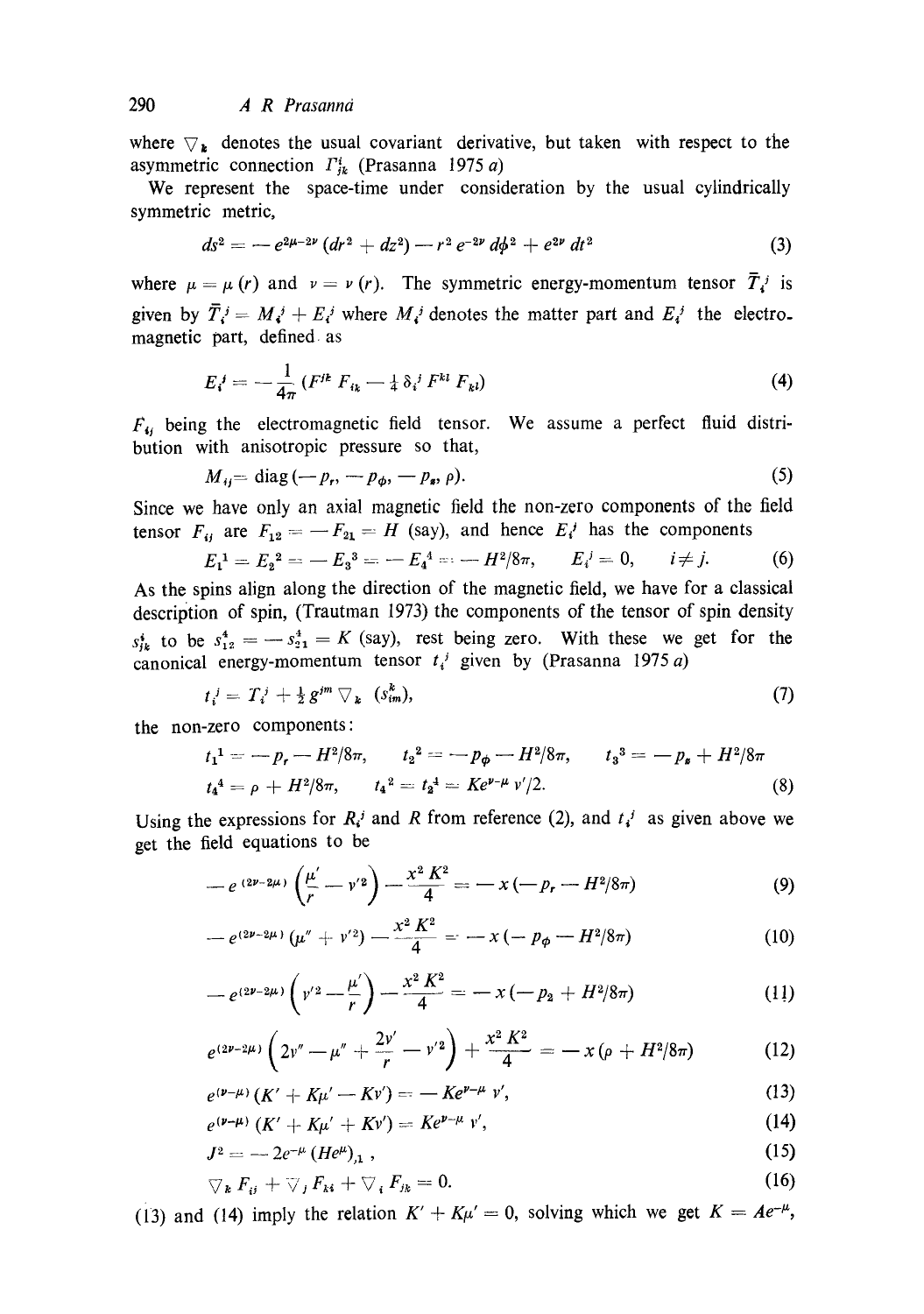A being a constant of integration. It is apparent from (9) and (11) that  $p_r$ and  $p_{\star}$  both cannot be simultaneously zero when K is non-zero. In fact we have

$$
p_r + p_s = \left(\frac{4\pi G}{c^2}\right) K^2,\tag{17}
$$

a direct relation between the pressure and the spin density.  $p_{\textit{s}}$  being the stress in the direction along which the spins are aligned and  $p$ , the stress in the direction perpendicular to it, it is indeed interesting to note that if the spins are aligned then one of these stresses should be non-zero. Rewriting the equation other way we get,

$$
K = (c/\sqrt{4\pi G})(p_r + p_z)^{\frac{1}{2}} \tag{18}
$$

showing that any increase in pressure would increase the spin density enormously. Since this relation is a direct consequence of the field equations, it may be considered as a prediction of the theory. However, one should remember that the model under consideration is that of an infinite cylinder and thus should consider 0nly the qualitative nature of this result. (It may be noticed that the above arguments are equally valid even for the case when the magnetic field is assumed to be zero, *i.e.*,  $H = 0$ ).

Looking at the system  $(9)$ - $(12)$  we find that there are seven quantities to be determined but only four equations. Hence we need three further relations. Supposing we assume that one of the components of pressure to be zero, from the continuity conditions at the boundary, namely, (i) metric potentials are  $C<sup>1</sup>$ , (ii) H is continuous, (iii) K is discontinuous, we find that only  $p_{\phi}$  could be zero. Using this, and adopting natural units, the equations reduce to,

$$
H^{2} = e^{(2\nu - 2\mu)} (\mu'' + \nu'^{2}) + 16 \pi^{2} A^{2} e^{-2\mu},
$$
  
\n
$$
8\pi p_{r} = e^{(2\nu - 2\mu)} (\frac{\mu'}{r} - \mu'' - 2\nu'^{2}),
$$
  
\n
$$
8\pi p_{z} = e^{(2\nu - 2\mu)} (\frac{-\mu'}{r} + \mu'' + 2\nu'^{2}) + 32 \pi^{2} A^{2} e^{-2\mu},
$$
  
\n
$$
8\pi \rho = 2e^{(2\nu - 2\mu)} (-\mu'' + \nu'' + \frac{\nu'}{r} - \nu'^{2}).
$$
\n(19)

We now assume the equation of state,

$$
\rho = \gamma (p_r + p_s - H^2/4\pi), \qquad (20)
$$

and the ansatz,

$$
v = \ln \left( A_1 + A_2 r^2 / a^2 \right), \tag{21}
$$

where r,  $A_1$ ,  $A_2$ , a, are constants, a being the radius of the cylinder. Using (19) and (21) in (20) we get a simple differential equation for  $\mu$ ,

$$
(1-\gamma)\mu'' = \frac{4A_2a^2}{(A+A_2r^2/a^2)} + (\gamma-2)\frac{4A_2^2\ r^2/a^4}{(A_1+A_2r^2/a^2)^2},\tag{22}
$$

solving which we get,

$$
\mu = 2\nu - \left(\frac{2\gamma}{\gamma - 1}\right) \left\{ \left(\sqrt{\frac{A_2}{A_1}} \frac{r}{a}\right) \tan^{-1} \left(\sqrt{\frac{A_2}{A_1}} \frac{r}{a}\right) \right\} - \frac{C_1 r}{(\gamma - 1)}
$$
\n
$$
- \frac{(\gamma \ln A_1 + C_2)}{(\gamma - 1)}
$$
\n(23)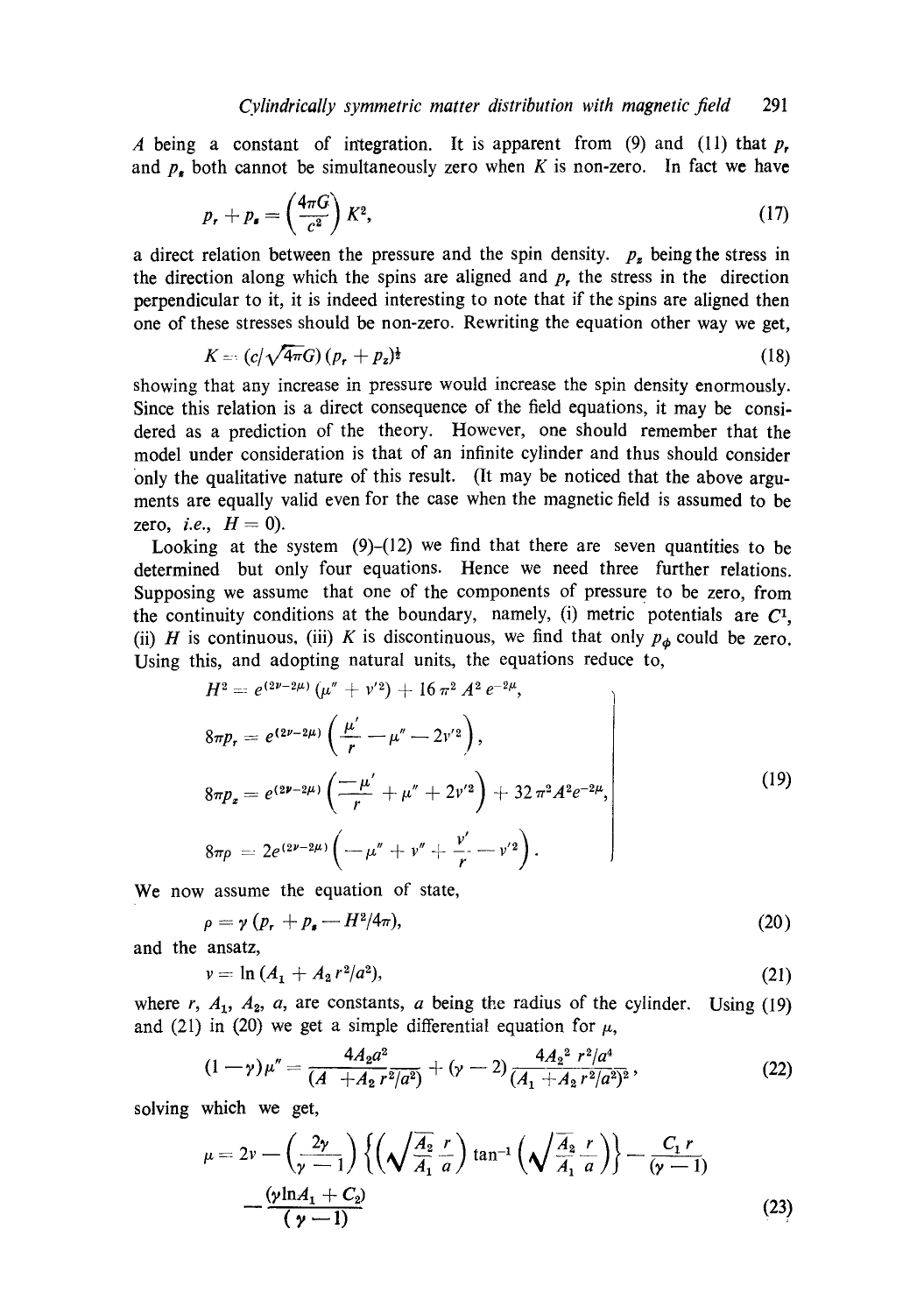## 292 *A R Prasanna*

Hence we have for the physical quantities,

$$
8\pi p_r = e^{(2\nu - 2\mu)} \left\{ \left( \frac{-2\gamma}{\gamma - 1} \right) \left[ \sqrt{\frac{A_2}{A_1}} \frac{1}{a r} \tan^{-1} \left( \sqrt{\frac{A_2}{A_1}} \frac{r}{a} \right) \right] - \frac{A_2}{a^2} \frac{(A_1 - A_2 r^2 / a^2)}{(A + A_2 r^2 / a^2)} \right\} - \frac{C_1}{(\gamma - 1) r},
$$
\n
$$
8\pi p_s = -8\pi p_r + 32\pi^2 A^2 e^{-2\mu},
$$
\n
$$
8\pi \rho = (8r A_1 A_2 e^{-2\mu}) / a^2 (\gamma - 1),
$$
\n
$$
H^2 = e^{-2\mu} \left\{ 16\pi^2 A^2 - \frac{4A_1 A_2}{a^2 (\gamma - 1)} \right\} j J^2 = 0, i.e., J^i = 0.
$$
\n(25)

We have now five constants  $A_1$ ,  $A_2$ ,  $C_1$ ,  $C_2$ , and A to be determined and we have exactly five continuity conditions, *viz.*,  $\mu$ ,  $\nu$ ,  $\mu'$ ,  $\nu'$  and H are continuous at the boundary  $r = a$ .

Since the region  $r > a$  *i.e.*, outside the cylinder is empty (devoid of matter) we have here only a pure magnetic field coupled to the gravitational field. Thus the field equations are given by,

$$
e^{(2\nu-2\mu)}\left(\frac{\mu'}{r}-\nu'^2\right)=H^2;\quad e^{2\nu-2\mu}\left(\mu''+\nu'^2\right)=H^2;
$$
  

$$
e^{(2\nu-2\mu)}\left(2\nu''-\mu''+\frac{2\nu'}{r}-\nu'^2\right)=H^2.
$$
 (26)

There are some known solutions of these equations and we use the one given by Ghosh and Sengupta (1965) as follows:

$$
\mu = 2\nu + \lambda (\lambda - 2) \ln r + \ln B; \quad \nu = \ln \left\{ r^{\lambda} + \frac{c^2 r^{2-\lambda}}{4 (1 - \lambda)^2} \right\}
$$

$$
H^2 = C^2/B^2 r^{2\lambda(\lambda - 2)} \left\{ r^{\lambda} + \frac{C^2 r^{2-\lambda}}{4 (1 - \lambda)^2} \right\}^4 = C^2 e^{-2\mu}.
$$
 (27)

Now matching our solution as given by (21) (23) and (25) with (27) at the boundary  $r = a$ , we get the various constants as,

$$
A_1 = \frac{1}{2} \left\{ (2-\lambda) a^{\lambda} + \frac{\lambda C^2 a^{2-\lambda}}{4 (1-\lambda)^2} \right\},
$$
  
\n
$$
A_2 = \frac{1}{2} \left\{ \lambda a^{\lambda} + \frac{(2-\lambda) C^2 a^{2-\lambda}}{4 (1-\lambda)^2} \right\},
$$
  
\n
$$
C_1 = \frac{\lambda (2-\lambda) (\gamma - 1)}{a} - \frac{2\gamma}{a} \left\{ \frac{A_2}{(A_1 + A_2)} + \sqrt{\frac{A_2}{A_1}} \tan^{-1} \sqrt{\frac{A_2}{A_1}} \right\},
$$
  
\n
$$
C_2 = (\gamma - 1) [\lambda (2-\lambda) (\ln a - 1) - \ln B] + \frac{2\gamma A_2}{(A_1 + A_2)} - \gamma \ln A_1,
$$
  
\n
$$
A = \frac{1}{4\pi} \left\{ \left( \frac{1}{\gamma - 1} \right) \left[ \gamma C^2 + \frac{\lambda (2-\lambda)}{a^2} \left( a^{\lambda} + \frac{C^2 a^{2-\lambda}}{4 (1-\lambda)^2} \right)^2 \right] \right\}^{1/2}.
$$
 (28)